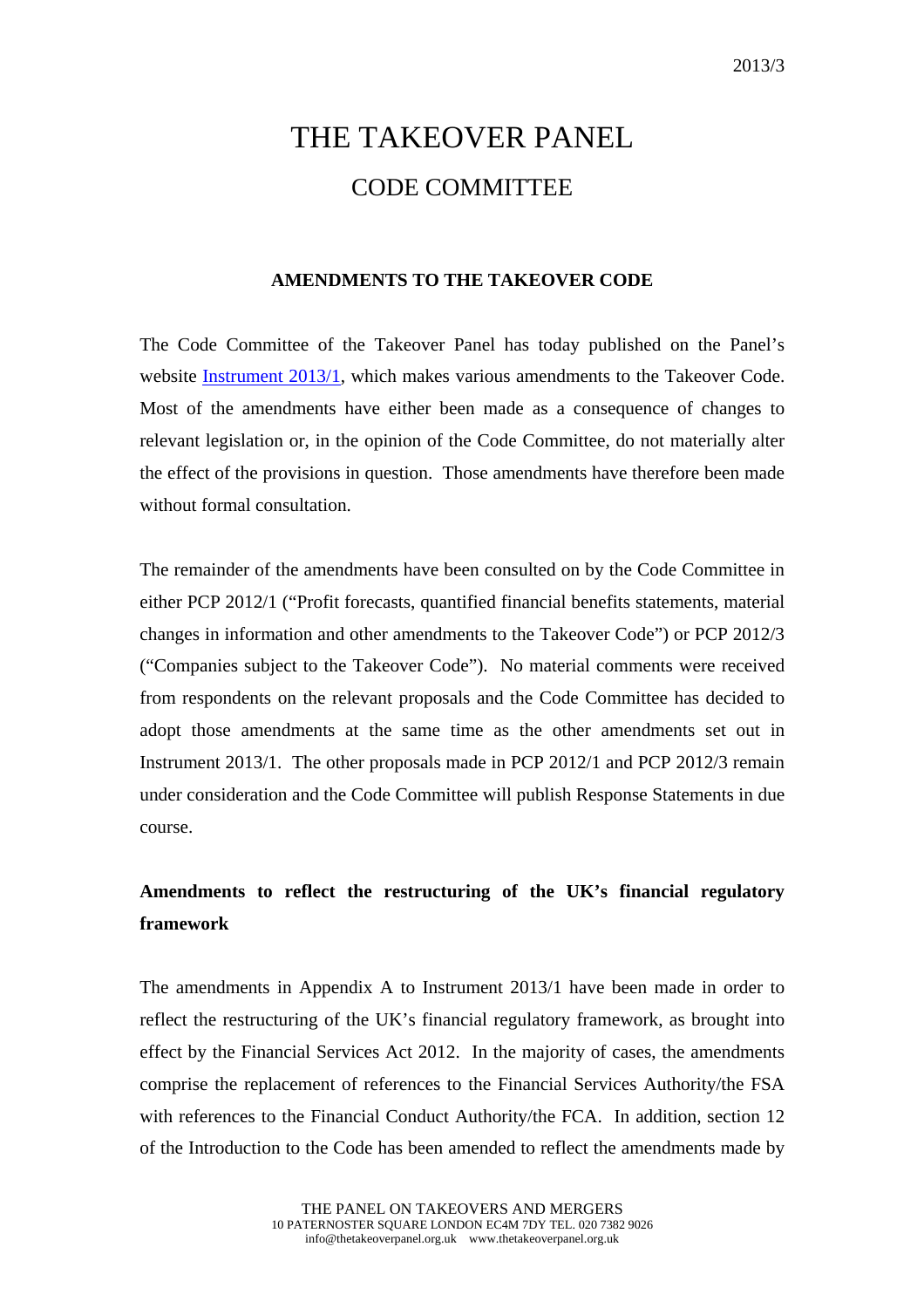the Financial Services Act 2012 to the Panel's duty of co-operation with financial services regulators under section 950 of the Companies Act 2006.

#### **Miscellaneous amendments flowing from the consultation on PCP 2012/1**

In PCP 2012/1, the Code Committee proposed, amongst other things, the introduction into the Definitions Section of the Code of a new Note 3 on the definition of "offer period". The effect of the amendment would be that an offer period would continue until the first closing date of an offer where the offer was either unconditional from the outset or became, or was declared, unconditional as to acceptances prior to the first closing date. This aspect of the definition of "offer period" was unintentionally deleted in September 2011. No material comments were made on the amendment proposed in PCP 2012/1 and the Code Committee has taken this opportunity to adopt the new Note 3 on the definition of "offer period", as set out in Appendix B to Instrument 2013/1.

In addition, in PCP 2012/1, the Code Committee proposed minor amendments to Rule 26 of the Code. Broadly, the proposed amendments would require new material contracts entered into during an offer to be published on a website and an announcement to be made that this had been done. The Code Committee also proposed that agreements relating to the invocation of conditions should be published on a website from the time of the announcement of a firm offer, rather than from the time of the publication of the offer document. There were no comments of substance on the amendments to Rule 26 proposed in PCP 2012/1 and the Code Committee has taken this opportunity to adopt the amendments. In addition, the Code Committee has replaced references in the Code to documents being "on display" with references to their being "published on a website". The relevant amendments are as set out in Appendix B to Instrument 2013/1.

### **Other minor amendments**

On 31 October 2012, the recognised investment exchange formerly known as PLUS Stock Exchange plc changed its name to ICAP Securities & Derivatives Exchange Limited and the PLUS-Listed Market and the PLUS-Quoted Market became,